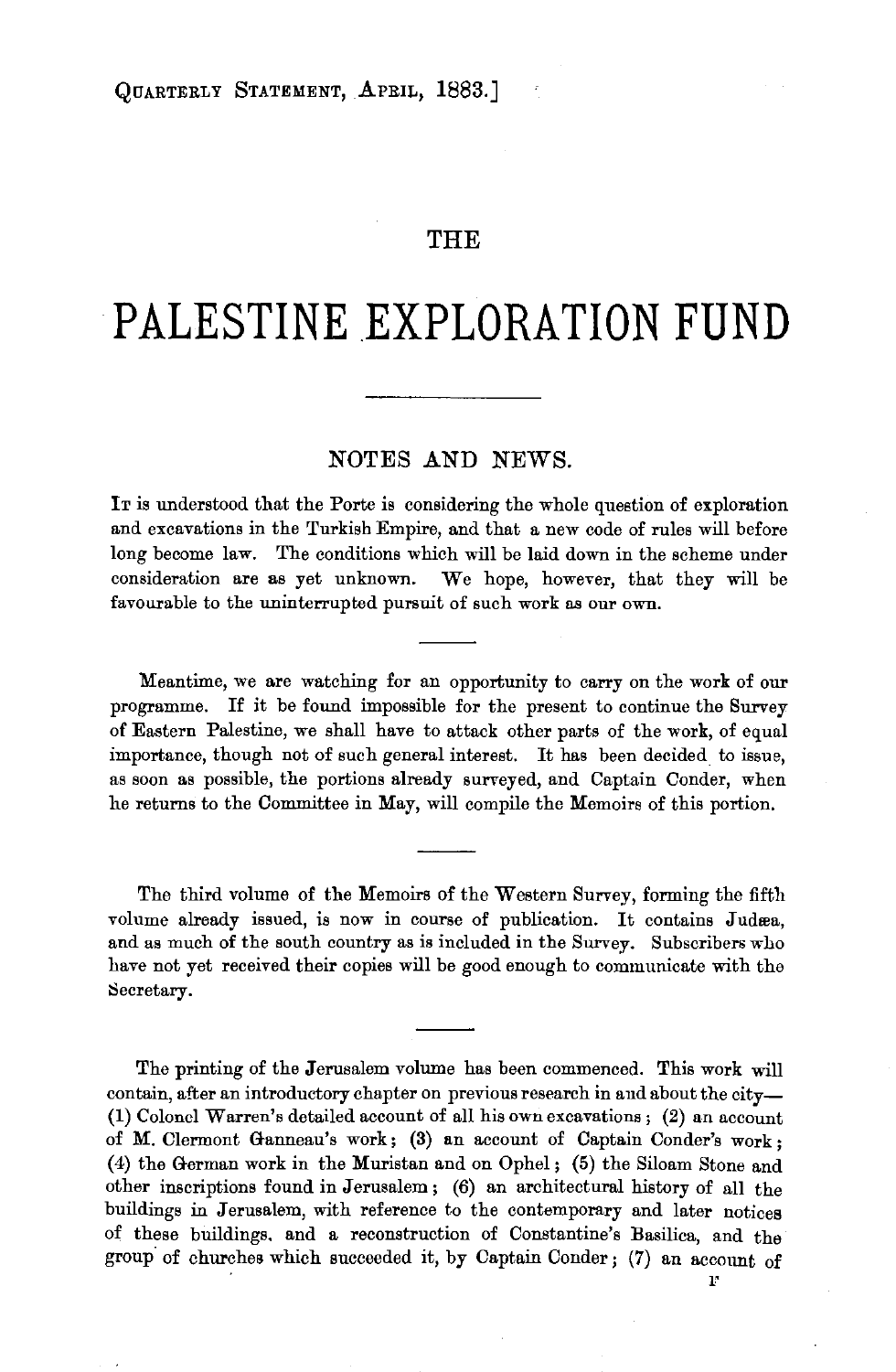### **66 NOTES** AND NEWS.

researches outside the city, also by Captain Conder ; (8) a brief chronicle of the city, and a *resume* nf the controversy over the sites. This work will be, like the Memoirs, illustrated with woodcuts, plans, and maps, and will be accompanied by a portfolio of drawings, sections, and plans to illustrate Colonel Warren's papers. The book will not, like the Memoirs, be limited in number, though it forms a portion of the work called the " Survey of Western Palestine."

Canon Tristram's "Flora and Fauna" will complete the work. As regards this volume the author writes : " What I propose to give is a careful catalogue of all the species existing in the country, giving the Linnean names and references to the original authority for each name, the Hebrew and Arabic vernacular names when such are known, the range of each species within the country, and also the extent of its geographical range elsewhere. In the case of forms of life peculiar to the country more details may be given. I also propose to figure all species peculiar to Palestine, and some of the rarest which extend beyond its limits, but have never yet been figured. The mammals and birds are being drawn by Mr. Keuleman and Mr. Smit, and will be coloured. The reptiles and fishes are being engraved by Mr. Mintern. The volume will contain the mammalia, the birds, the reptiles, the fresh-water fish of the Jordan and its afBuents, the land and fresh-water molluscs, the diurnal butterflies, the Orthop· tera, the Arachnidæ, and the flora, comprising at least 1,600 species of phanerogamic plants." The printing of the work is already commenced. Hopes are entertained of bringing it out before the end of the year. This also will be issued independently of the great work of which it forms a part.

There are a few copies not yet subscribed of the "Survey of Western Palestine." The Committee are very desirous that these should be taken by Public Libraries. Librarians and subscribers are requested to communicate with the Secretary as to the terms on which Libraries can have the whole work.

The Old and New Testament Maps have been well received. Up to the present date there have been taken by subscribers, at subscribers' price-about 400 each. This is a fair beginning. But it is only a beginning. The Committee have placed all Sunday Schools on the same footing as subscribers, provided they apply to the Secretary at the office.

The authorised lecturers for the Society are-

| [ (1) The Rev. Henry Geary, Vicar of St. Thomas's, Portman Square. His |  |  |  |  |
|------------------------------------------------------------------------|--|--|--|--|
| lectures are on the following subjects :-                              |  |  |  |  |

The Survey of Western Palestine, as illustrating Bible History.

Palestine East of the Jordan.

The Jerusalem Excavations.

.A Restoration of Ancient Jerusalem.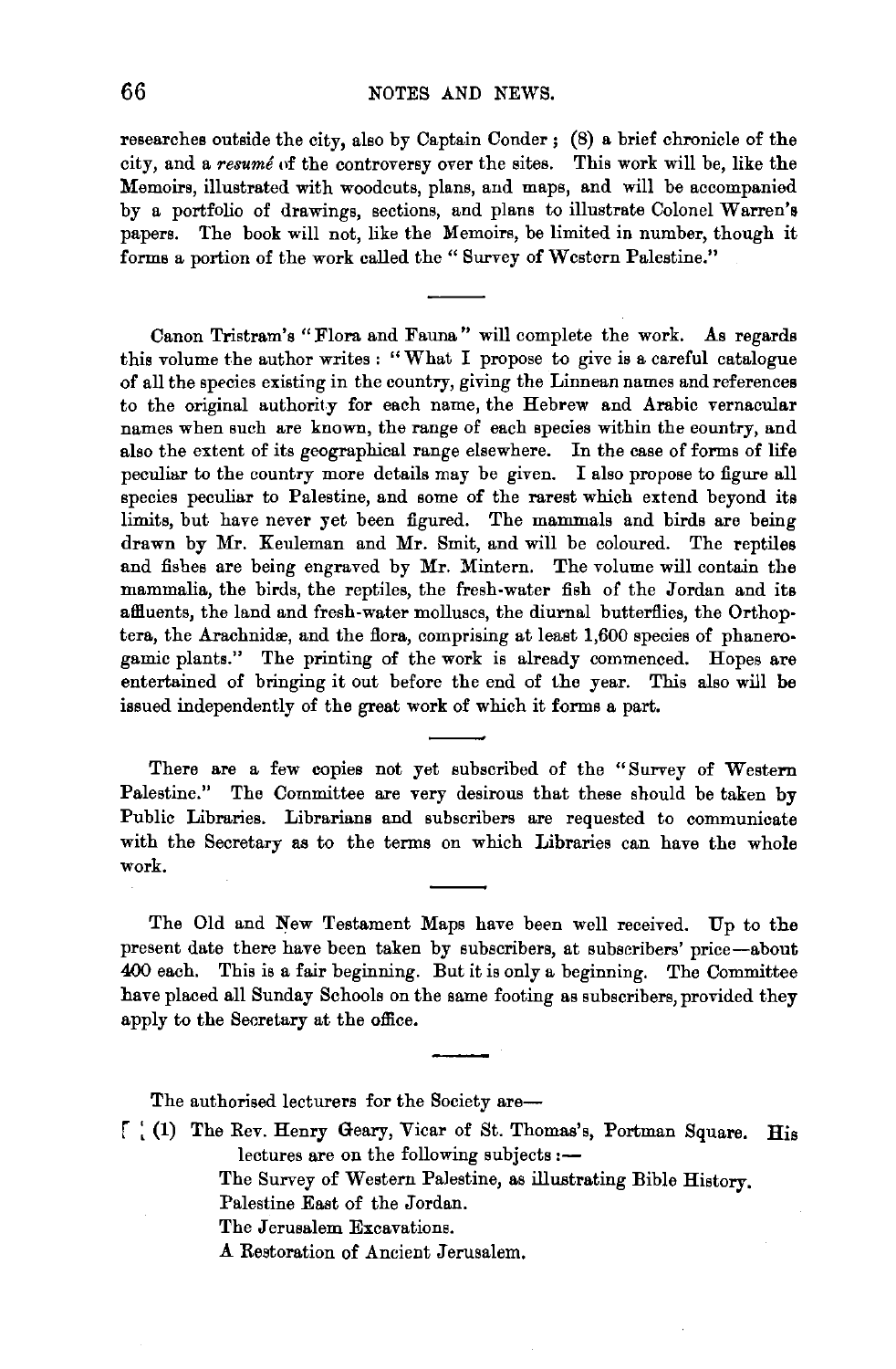(2) The Rev. James King, Vicar of St. Mary's, Berwick. His subjects are as follows :-The Survey of Western Palestine. Jerusalem. The Hittites. The Moabite Stone and other monuments.

(3) William Pearson, Esq., Homefield, Langbank, Port Glasgow, Scotland.

The income of the Society, from December 22nd to March 22nd inclusive, from all sources, amounted to £1,123 13s. 3d. The expenditure was as follows: $-$ 

|                                   |                      |                      | Ф.            | s. d. |     |
|-----------------------------------|----------------------|----------------------|---------------|-------|-----|
| Maps and Memoirs                  | $\ddot{\phantom{a}}$ | $\sim$               | 576 9         |       |     |
| Printing account<br>$\cdot \cdot$ | $\ddot{\phantom{0}}$ | $\ddot{\phantom{a}}$ | $100 \quad 0$ |       | - 0 |
| General management                | $\ddot{\phantom{a}}$ | $\ddot{\phantom{a}}$ | 187 12        |       | - 0 |

The amount lying in the Banks on April 2nd was £346 3s. 4d.

The following is the Balance Sheet of Receipts and Expenditure for the  $year 1882 :=$ 

#### RECEIPTS.

|    | 1882.                |                                             |                      |                      |                      |                      | £             |          | s. d.          |
|----|----------------------|---------------------------------------------|----------------------|----------------------|----------------------|----------------------|---------------|----------|----------------|
|    |                      | Jan. 1.-Balance                             |                      |                      |                      |                      | 112 11 7      |          |                |
|    |                      | Dec. 31.-Subscriptions and Lectures         |                      |                      |                      | $\ddot{\phantom{a}}$ | $1,993$ 4 2   |          |                |
|    | ,,                   | Maps and Memoirs                            |                      |                      |                      |                      | 1,577 11 11   |          |                |
|    | ,,                   | Books                                       | $\sim$               | $\ddot{\phantom{a}}$ | $\ddot{\phantom{a}}$ | $\ddot{\phantom{0}}$ |               |          | 97 13 6        |
|    | ,,                   | Photographs                                 |                      | $\ddot{\phantom{a}}$ | $\ddot{\phantom{a}}$ | $\ddot{\phantom{a}}$ |               |          | 14 16 11       |
|    |                      |                                             |                      |                      |                      |                      |               |          |                |
|    |                      |                                             |                      |                      |                      |                      | $£3,795$ 18 1 |          |                |
|    |                      |                                             |                      |                      |                      |                      |               |          |                |
|    |                      |                                             | EXPENDITURE.         |                      |                      |                      |               |          |                |
|    |                      |                                             |                      |                      |                      |                      | £             |          | s. d.          |
|    | Dec. 31.—Exploration | $\ddotsc$                                   | $\ddot{\phantom{0}}$ |                      |                      |                      | 889           | 4        | -9             |
| ,, |                      | Maps and Memoirs                            |                      | $\ddot{\phantom{a}}$ |                      | ٠.                   | 1.372 16 11   |          |                |
| ,  |                      | Salaries and wages, Rent, Advertising, Sta- |                      |                      |                      |                      |               |          |                |
|    |                      | tionery, Bookbinding, Office and Sundries,  |                      |                      |                      |                      |               |          |                |
|    |                      | Books and Translations                      |                      |                      |                      |                      | 644           | 2        | - 3            |
| ,  |                      | Lecture expenses                            |                      | ٠.                   | $\ddot{\phantom{a}}$ | $\ddot{\phantom{0}}$ | 45 17         |          | - 0            |
| ,  | Postage              | $\ddot{\phantom{a}}$                        | $\ddot{\phantom{a}}$ | $\ddot{\phantom{a}}$ | $\ddot{\phantom{a}}$ | $\ddot{\phantom{a}}$ |               | 88 10 11 |                |
| ,, | Printing             | $\ddotsc$                                   | $\ddot{\phantom{a}}$ | $\ddot{\phantom{1}}$ | $\ddot{\phantom{a}}$ |                      | 391 12        |          | 0              |
| ,, | Balance              | $\ddot{\phantom{a}}$                        | $\ddot{\phantom{0}}$ | . .                  | $\ddot{\phantom{0}}$ | $\ddot{\phantom{0}}$ | 363 14        |          | - 3            |
|    |                      |                                             |                      |                      |                      |                      |               |          |                |
|    |                      |                                             |                      |                      |                      |                      | £3.795 18     |          | $\blacksquare$ |
|    |                      |                                             |                      |                      |                      |                      |               |          |                |

Examined and found correct.

W. MORRJSON, *Treasurer.*